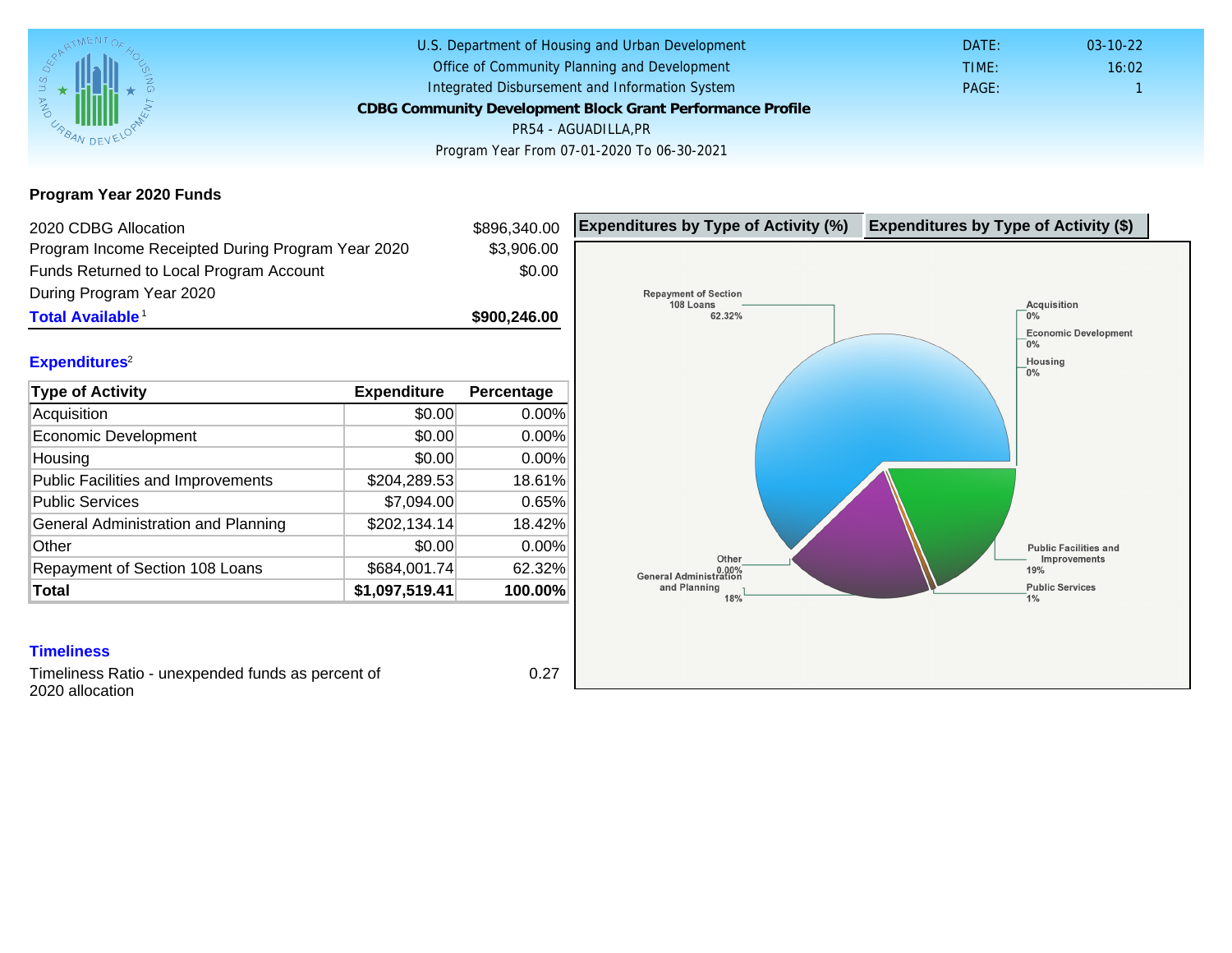## Program Targeting

| 1 - Percentage of Expenditures Assisting Low-<br>and Moderate-Income Persons and Households<br>Either Directly or On an Area Basis <sup>3</sup>                                                                              | 100.00%  |
|------------------------------------------------------------------------------------------------------------------------------------------------------------------------------------------------------------------------------|----------|
| 2 - Percentage of Expenditures That Benefit<br>Low/Mod Income Areas                                                                                                                                                          | 98.00%   |
| 3 -Percentage of Expenditures That Aid in The<br>Prevention or Elimination of Slum or Blight                                                                                                                                 | $0.00\%$ |
| 4 - Percentage of Expenditures Addressing<br><b>Urgent Needs</b>                                                                                                                                                             | $0.00\%$ |
| 5-Funds Expended in Neighborhood<br>(Community For State) Revitalization Strategy<br>Areas and by Community Development<br>Financial Institution.<br>6-Percentage of Funds Expended in<br>Neighborhood (Community For State) | \$0.00   |
| Revitalization Strategy Areas and by Community<br>Development Financial Institution                                                                                                                                          | $0.00\%$ |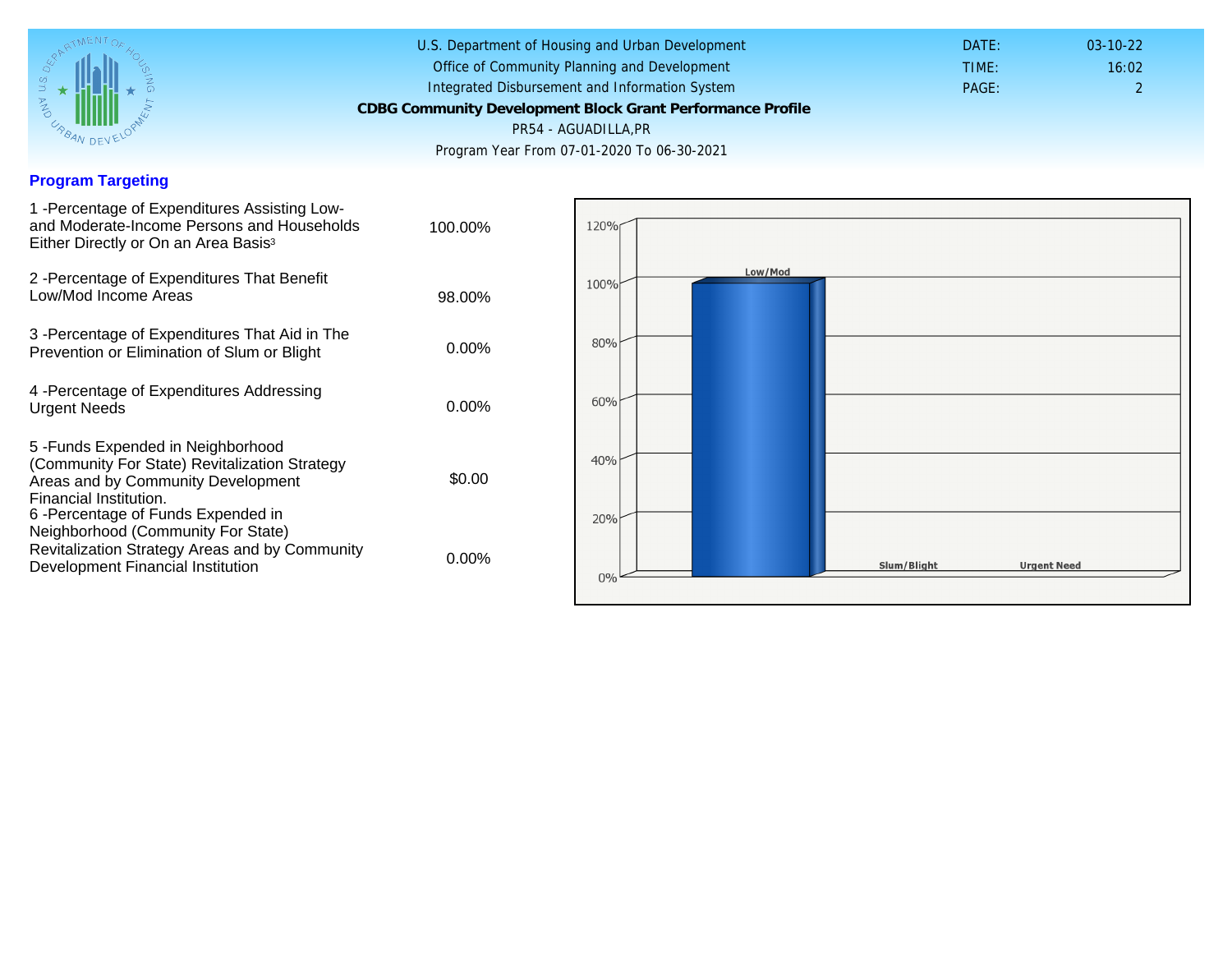# CDBG Beneficiaries by Racial/Ethnic Category <sup>4</sup>

| Race                                              | Total    | Hispanic |
|---------------------------------------------------|----------|----------|
| White                                             | 100.00%  | $0.00\%$ |
| Black/African American                            | 0.00%    | $0.00\%$ |
| Asian                                             | $0.00\%$ | 0.00%    |
| American Indian/Alaskan Native                    | 0.00%    | $0.00\%$ |
| Native Hawaiian/Other Pacific Islander            | $0.00\%$ | $0.00\%$ |
| American Indian/Alaskan Native & White            | $0.00\%$ | $0.00\%$ |
| Asian & White                                     | 0.00%    | 0.00%    |
| Black/African American & White                    | 0.00%    | 0.00%    |
| Amer. Indian/Alaskan Native & Black/African Amer. | $0.00\%$ | $0.00\%$ |
| <b>Other multi-racial</b>                         | 0.00%    | $0.00\%$ |
| Asian/Pacific Islander (valid until 03-31-04)     | $0.00\%$ | 0.00%    |
| Hispanic (valid until 03-31-04)                   | 0.00%    | 0.00%    |

## Income of CDBG Beneficiaries

| Income Level                          | Percentage |
|---------------------------------------|------------|
| Extremely Low Income (<=30%)          | $0.00\%$   |
| Low Income (30-50%)                   | 100.00%    |
| Moderate Income (50-80%)              | $0.00\%$   |
| Total Low and Moderate Income (<=80%) | 100.00%    |
| Non Low and Moderate Income (>80%)    | $0.00\%$   |